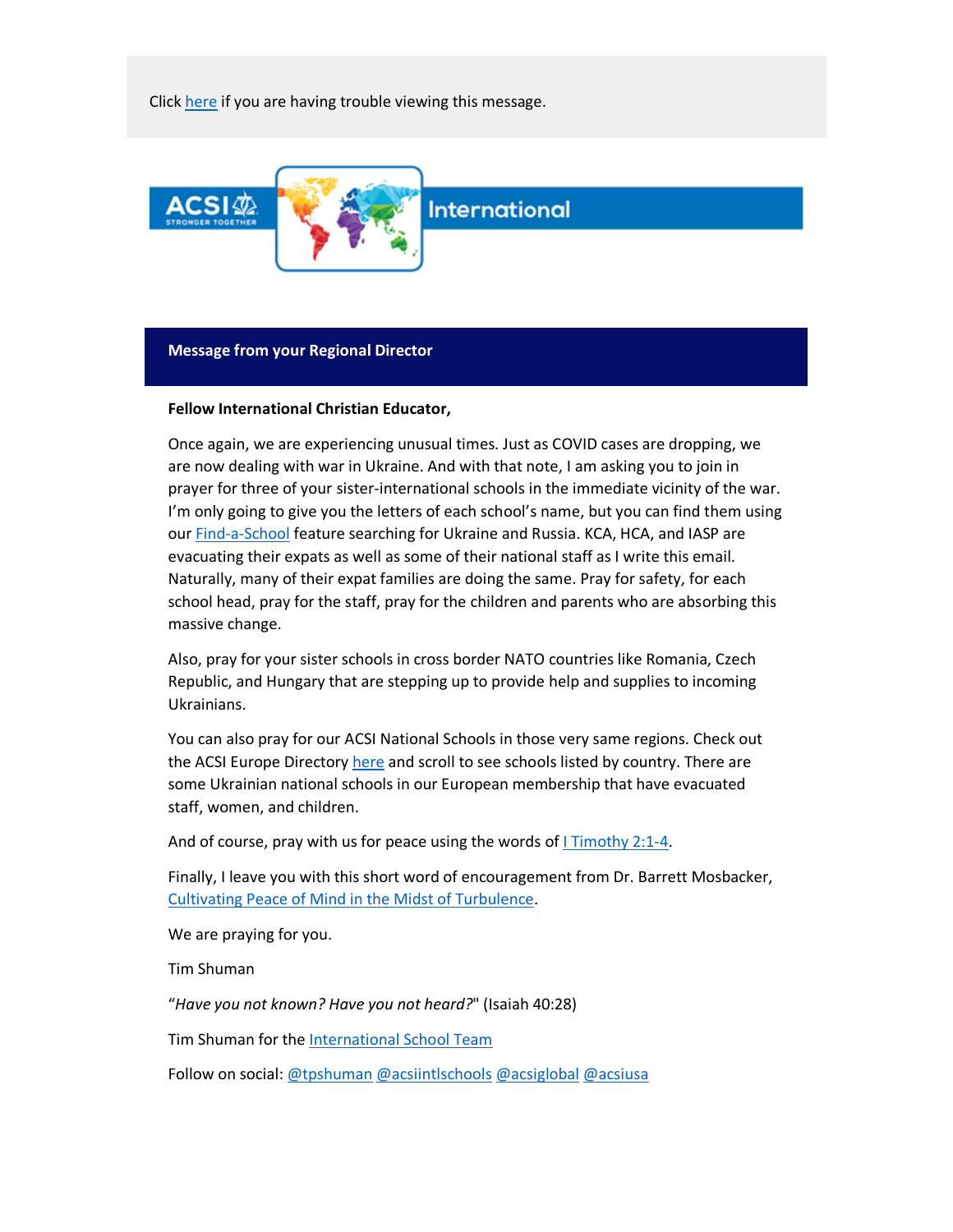[Tim Shuman, Regional Director, International Schools](mailto:tim_shuman@acsi.org)

[Caitlin Taylor, Global Activity & International Events Coordinator](mailto:caitlin_taylor@acsi.org) to Tim S

[Tim Thompson, Associate Regional Director](mailto:tim_thompson@acsi.org)

[Kimberly Park, Executive Assistant](mailto:kimberly_park@acsi.org) to Tim T

# **Coming Up**

- With some disappointment we made the painful decision to cancel [ICEC Europe](https://www.acsi.org/global/international-schools/events/icec-europe-2022) conference that would have been held in Prague, CZ. You can read more about our decision on the ICEC link.
- [PFO2Go](http://link.acsi.org/c/6/?T=ODcyOTMzMTM%3AMDItYjIxMTg3LWEwMGNhZWI1MGYwNDQyOGVhODQ0YTQzZGYyZGQ0NGEx%3AY3BsQGJmYWNhZGVteS5kZQ%3AY29udGFjdC01NDhiZTA1MDQwNjNlODExODBkMDAyYmZjMGE4MDE3Mi1mZDI5MzA1NzQ1MzU0MGU5ODdhOThkZmZjZDdjZTVlOQ%3AZmFsc2U%3AMTA%3A%3AaHR0cHM6Ly93d3cuYWNzaS5vcmcvZ2xvYmFsL2ludGVybmF0aW9uYWwtc2Nob29scy9ldmVudHMvcGZvMmdvP19jbGRlZT1ZM0JzUUdKbVlXTmhaR1Z0ZVM1a1pRJTNkJTNkJnJlY2lwaWVudGlkPWNvbnRhY3QtNTQ4YmUwNTA0MDYzZTgxMTgwZDAwMmJmYzBhODAxNzItZmQyOTMwNTc0NTM1NDBlOTg3YTk4ZGZmY2Q3Y2U1ZTkmZXNpZD1iNDM1NzEzMC0wMmQ2LWViMTEtODExMy0wMDBkM2EwM2ZhYWY&K=S2iPMvtcdcDO6-_8Dtg-sg) is available right now to get your second semester or upcoming hires ready to transition to your school. Leaders, let us know if you need access to review the course.
- [ISLC 2023.](https://www.acsi.org/global/international-schools/events/islc-2023/) Please make plans to join your fellow leaders at the International School Leader Conference (ISLC) in beautiful Dubrovnik, Croatia on 23-25 April 2023. I'm excited that Dr. Roger Parrott will be joining us.
- Please mark your calendars for **ICEC Asia** in Jakarta 23-25 November 2023.

## **Resources**

- I married a Canadian and Sandee and I loved this [urgent message for a day of](https://www.youtube.com/watch?v=2d7leK_tvok)  [fasting and prayer for Canada](https://www.youtube.com/watch?v=2d7leK_tvok) from Phil Hills our Director for ACSI Western Canada. Even though the day has come and gone, Phil's urgent message remains relevant no matter what day it is. Please take a moment to watch as you pray for your own nation.
- Keep this article on hand to share or discuss with your new staff: [Covid and](https://www.alifeoverseas.com/covid-and-culture-shock-feel-the-same-to-your-brain-and-heres-why/)  [Culture Shock feel the same to your brain –](https://www.alifeoverseas.com/covid-and-culture-shock-feel-the-same-to-your-brain-and-heres-why/) and here's why. Surely someone out there needs this now.
- For the Christian teacher that wants to get better at supporting students: [Nunchi as a Countercultural Posture: How the Korean Construct Helps Me](https://christianscholars.com/nunchi-as-a-countercultural-posture-how-the-korean-construct-helps-me-support-students/)  [Support Students.](https://christianscholars.com/nunchi-as-a-countercultural-posture-how-the-korean-construct-helps-me-support-students/)
- PE teachers and Coaches!!! Check out this fantastic podcast by my friend, MK/TCK, and Christ follower, Coach Jason Rollins. These short episodes (3 mins each) are not only excellent for you, but also for your athletes. [Holos Mental](https://podcasts.apple.com/us/podcast/holos-mental-excellence/id1602941627)  [Excellence Podcast.](https://podcasts.apple.com/us/podcast/holos-mental-excellence/id1602941627) Enjoy.
- Earth Science Teachers, the [official NASA Mars Rover](https://mars.nasa.gov/mars2020/) site is chock-full of fascinating material.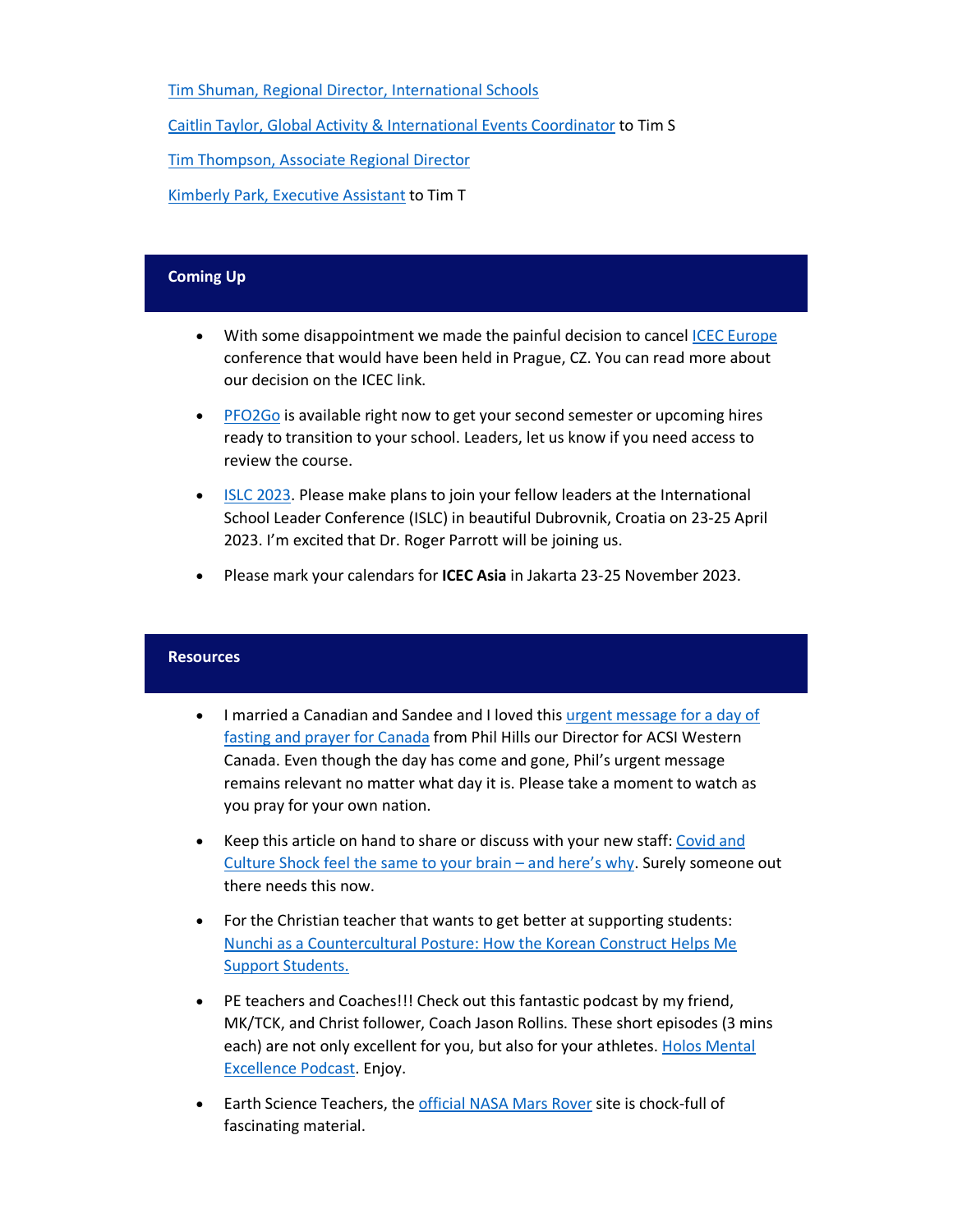- Life Science Teachers, thi[s Ranked Life Expectancy of Humans and 49 other](https://www.visualcapitalist.com/ranked-the-life-expectancy-of-humans-and-49-other-animals/)  [Animals](https://www.visualcapitalist.com/ranked-the-life-expectancy-of-humans-and-49-other-animals/) is very cool.
- Are you on M-Support? This article by our friend Peter Greer is SO helpful. [Fundraising: Relationships over Transactions.](https://blog.acsi.org/fundraising-relationships-over-transactions)
- Colleges and universities are looking for ACSI students at the Spring KC360 Virtual College Fair. The fair viewing access is March 28-April 9th, is a free event, and includes 20+ colleges, universities, and gap year programs. Each institution and organization is looking for YOUR students and many have scholarships specifically for international students and TCK's, some offering app fee waivers! [Learn more here.](https://www.kc360.co/27295-2/)
- [I enjoyed this interview](https://wng.org/podcasts/beats-that-resonate-1645075419) with a real TCK Rapper that loves Jesus. Third culture influence on Zuby's life is very evident.
- I like web apps that are super clean. [This one](https://time.is/) can tell you the time anywhere in the world – and that's it.
- Have you ever wondered which nations are the biggest rice producers? Many of [you will not be surprised by the results.](https://www.visualcapitalist.com/worlds-biggest-rice-producers/)
- I LOVED how this awesome mom interrupted her adult son's news report on the air!! [LOLOL.](https://twitter.com/wsyx6/status/1496500932267364352)

# **Headship Openings Only**

- Caspian Academy, Azerbaijan[. Learn more here.](https://www.globalschoolsearches.org/leadership-searches/head-of-school-caspian-academy-azerbaijan)
- El Camino Academy, Bogota, Colombia. [Learn more here.](https://www.globalschoolsearches.org/leadership-searches/general-director-bogota-colombia)
- Evangelical Christian Academy, Spain. [Learn more here.](https://new.ecaspain.com/the-director-of-the-evangelical-christian-academy/)
- Faith International Academy, Philippines. [Learn more here.](https://docs.google.com/document/d/1Y8JY4-_TngNXOefKwRo0cLQwowd7Q_VfuQORbNCxv3M/edit)
- International School of Lima, Peru. [Learn more here.](https://www.nics.org/career-opportunities/international-christian-school-lima/administrator-school-director-2/)
- Holy Lands Ministry Schools, Israel. [Learn more here.](https://www.globalschoolsearches.org/leadership-searches/executive-director-holy-land-ministries-schools-palestine)
- Hope Academy, Bishkek. [Learn more here.](https://www.globalschoolsearches.org/leadership-searches/director-bishkek-kyrgyz-republic)
- Quisqueya Christian School, Haiti. [Learn more here.](https://www.globalschoolsearches.org/leadership-searches/head-of-school-port-au-prince-haiti)
- Sahel Academy, Niger[. Learn more here.](https://www2.teachbeyond.org/go/opportunity/director-2)
- Sekolah Pelita Harapan, Lippo Cikarang, Indonesia. [Learn more here.](https://sph.edu/wp-content/uploads/2021/12/SPH-Lippo-Cikarang-Head-of-School-Opportunity-Profile.pdf)
- Ukarumpa International Academy, Papua New Guinea[. Learn more here.](https://ukarumpainternationalschool.org/serve-at-uis/)
- Other head searches by GSCG. [Learn more here.](https://www.globalschoolsearches.org/)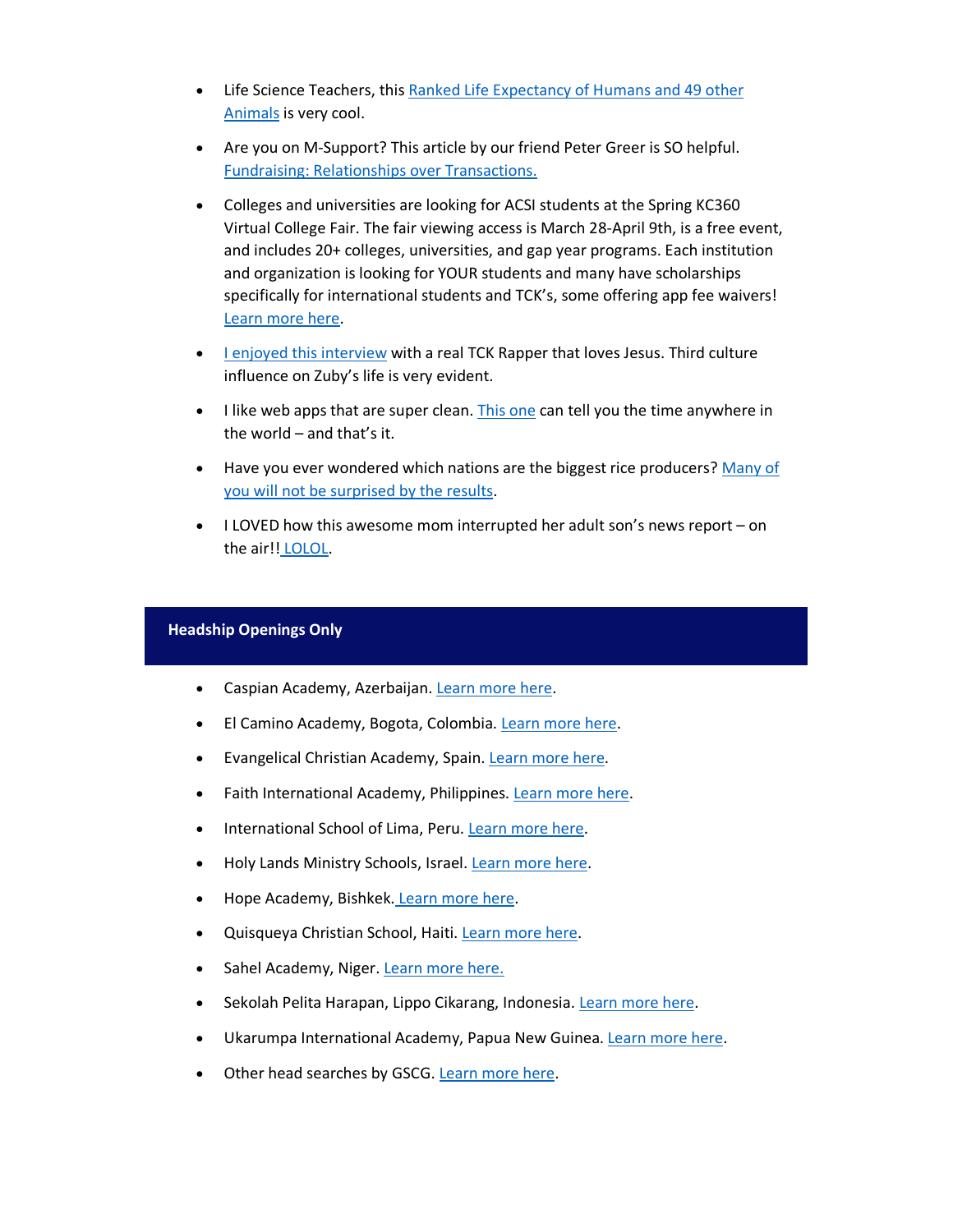• NEW. Due to a pressing need we are listing three open Principal positions at Kigali Community School[. Learn more here.](https://www.kicsrw.org/working-at-kics)

If you have a head of school opening coming up, please let me know. Be sure to check our [member school vacancy pages](https://community.acsi.org/global/international/isj-vac) as well as the [ACSI Job Board.](https://careers.acsi.org/)

### **Student Activities**

The main stretch of 2021-22 Student Activities events is underway, and it is a joy to be thinking about the thousands of students throughout the world participating in and preparing for their upcoming bees, meets, festivals, and competitions! We are grateful to everyone involved for your continued support of the program.

2021-22 Middle School Leadership Developmen[t Virtual Adventure](https://your.acsi.org/pdp-store/Product-Catalog/Product-Details?productid=%7b2A09FACC-32E0-EB11-8117-000D3A0DE1A1%7d) and Spelling Bee [Kits](https://www.acsi.org/student-activities/events/spelling-bees) are still available for purchase. Both events are on-demand and provide your school with all the resources needed to facilitate an event on your campus this school year. You don't want to miss it!

Questions? The ACSI Student Activities [team](https://www.acsi.org/academic-programs/student-activities/meet-your-student-activities-team) is here to serve you!

## **Early Education**

#### **Developmental Milestones**

Jesus grew! Luke 2:52 from The Message "And Jesus matured, growing up in both body and spirit, blessed by both God and people." Just like Jesus, we and every human being are all growing. We are growing physically, cognitively, spiritually, emotionally, and socially. Throughout this snapshot, let's consider first how children are growing, and secondly, how we are growing as professionals. What do you use to gauge how your students are growing and developing? Have you learned through experience, or did you receive formal education to equip you with this knowledge, or a little of both?

#### [Read More](https://mscrmapp.clickdimensions.com/editor/previewversion?accountKey=a2xH14l3rRkKYLRKyAFVKJ&version=4&orgname=ACSI&userlcid=1033&userid=%7b8CF0E726-6C14-EB11-810C-000D3A044486%7d&id=%7bE7FAEB53-B595-EC11-811B-000D3A03FAAF%7d&typename=cdi_emailsend&templateId=%7b492E551A-8AF3-EA11-8106-000D3A01CFD3%7d&sessionId=f67d9c22-9d99-ec11-811b-000d3a03faaf&editorType=5)